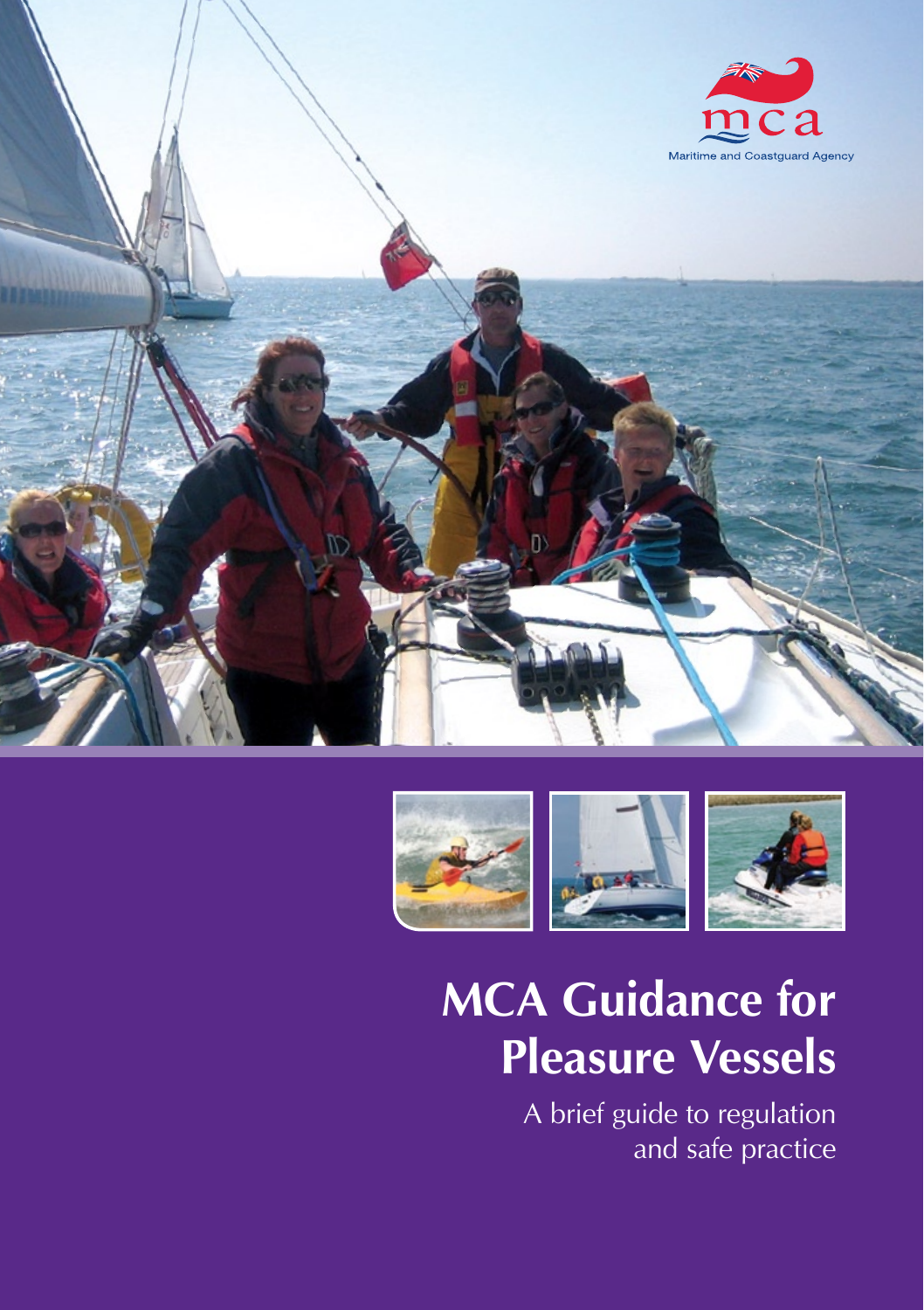Around three million people enjoy going afloat in the UK every year. Although pleasure boating in the UK is not heavily regulated, there is still some legislation that must be followed. This leaflet provides a handy guide to the regulations that apply to pleasure vessels and where to find out more about them. It also gives some useful general safety advice.

This leaflet is for owners and crew of small pleasure vessels including sailing boats, windsurfers, motorboats, ski boats, powerboats, sports boats, dive boats, personal watercraft, canoes, kayaks and non powered craft. For the purposes of this leaflet, all of these are referred to as 'pleasure vessels'.

For more information visit the MCA Pleasure Vessel Information Pack (see page 9).

If your boat carries more than 12 people (in addition to the crew) please contact your local MCA marine office for advice. Your boat will be considered as a 'passenger ship' and will be subject to more stringent regulations.

#### Safety advice for going afloat:

- Contact the national governing body for your activity and get trained by the experts.
- Wear a lifejacket or buoyancy aid.
- Check the tides and weather forecast.
- Carry a communications device and detection aids (for example VHF radio and EPIRB). Make sure that you know how to use them and who to call in an emergency.
- Avoid alcohol don't drink and drown.

### Other advice:

- Be courteous to other water users and respect their space.
- Tell someone where you're going and when you expect to return. Ask them to call the Coastguard if you are not back soon after you're expected.
- Register with our voluntary safety identification scheme, CG66. See page 8 for more information.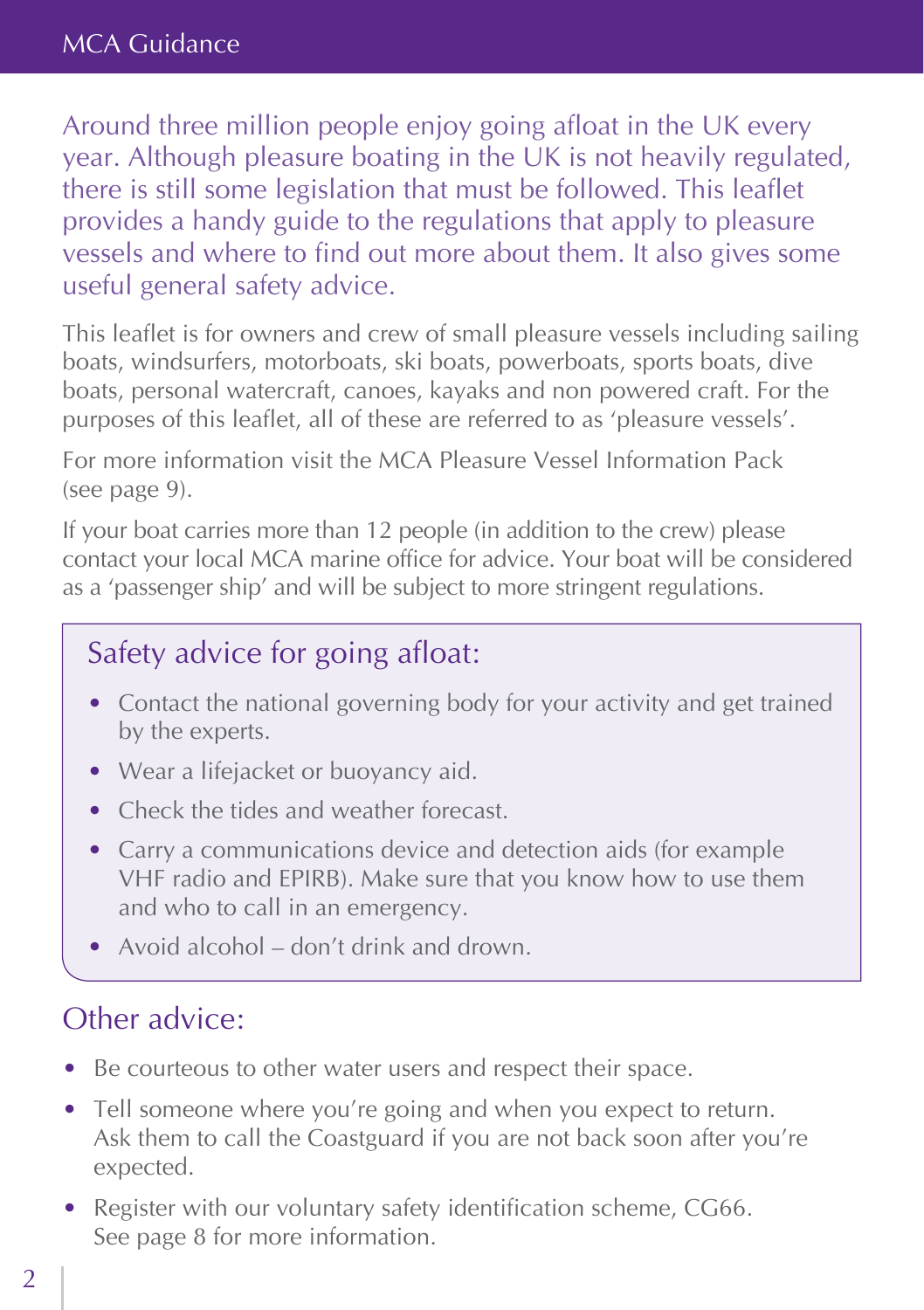## Legislation applicable to pleasure vessels

### Prevention of Collision Regulations

**All pleasure vessels** must comply with the International Regulations for Preventing Collisions at Sea.

The International Regulations for Preventing Collisions at Sea can be found in Merchant Shipping Notice (MSN) 1781 (M+F) as amended. Visit www.mcga.gov.uk/c4mca/colregs

#### Safety of Navigation (SOLAS Chapter V)

While most of the SOLAS Convention only applies to large commercial ships, parts of Chapter V deal with safety of navigation for **all pleasure vessels**. The requirements are that:



- any voyage is properly planned prior to being undertaken (Regulation V/34);
- pleasure vessels must, as far as practicable, be fitted with a radar reflector (Regulation V/19);
- an illustrated table of lifesaving signals must be carried on board where possible (Regulation V/29);
- the skipper of a pleasure vessel must report any dangers to navigation and respond to distress messages. This can be done by contacting the Coastguard and reporting directly to them (Regulations V31, V/32 and V/33);
- distress signals must not be misused (Regulation V/35).

The MCA produces a SOLAS V leaflet and a lifesaving signals leaflet. See page 9 for details.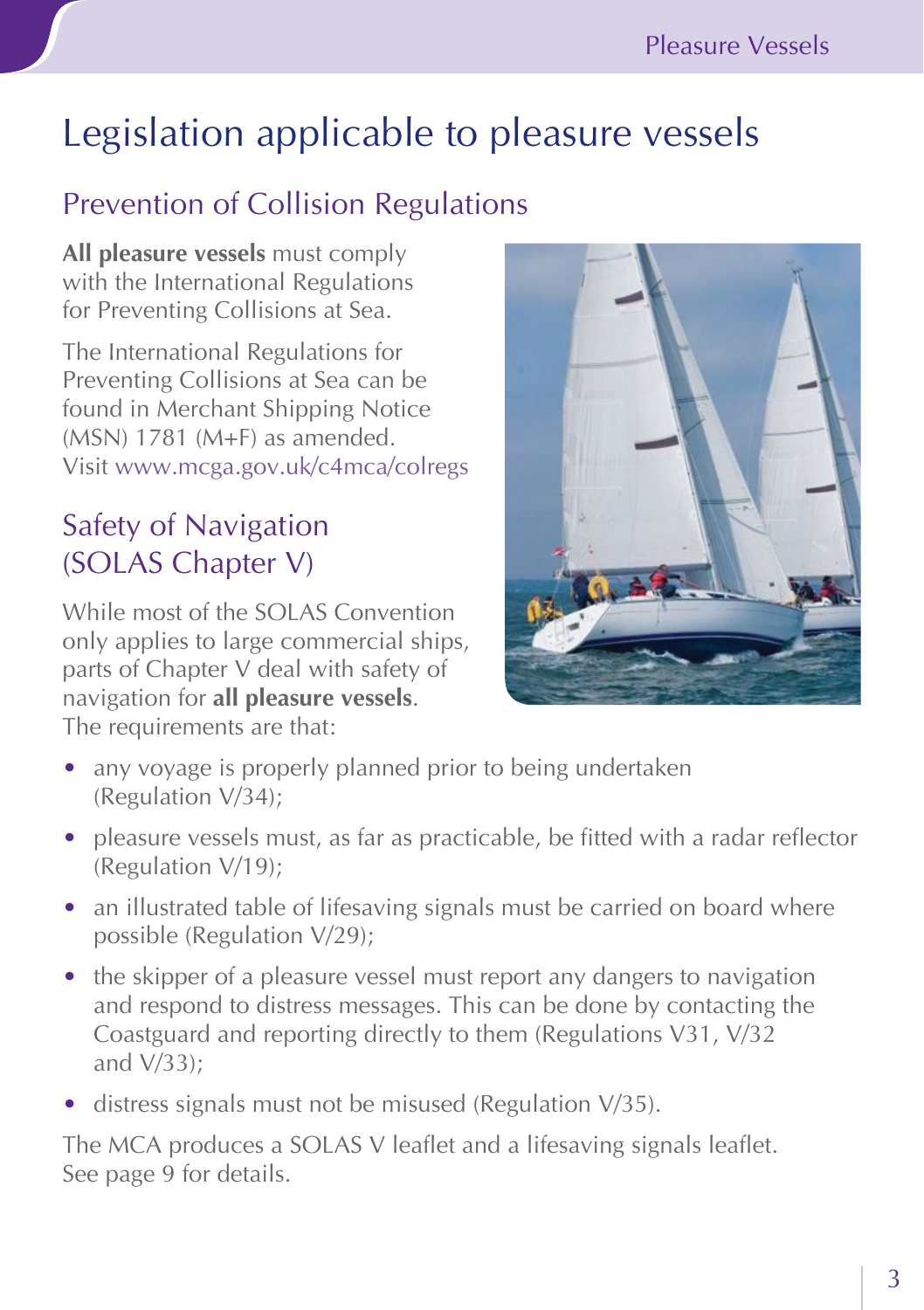### Safety Equipment

Pleasure vessels of 13.7 metres in length or over are obliged to comply with the Merchant Shipping (Life-Saving Appliances for ships other than ships of Class III to VI (A)) Regulations 1999 and the Merchant Shipping (Fire Protection: Small Ships) Regulations 1998. These vessels are classified as being Class XII in these Regulations. Please see the MCA Pleasure Vessel Information Pack (see page 9) for more details on the requirements for these vessels

#### Inland Waterways

When using your pleasure vessel on inland waters there may be local navigational requirements and you should check with the navigation authority to find out what they are. You can get information about navigation authorities from the Association of Inland Navigation Authorities (AINA) (www.aina.org.uk)

Some larger navigation authorities will require your vessel to be registered with a navigation licence if it is kept or used on their waterways. Your vessel may also need to be inspected in accordance with the Boat Safety Scheme (BSS) (www.boatsafetyscheme.com)

#### Harbours Acts – Powers of Harbour Masters

The Harbours Acts of 1946 and 1996 and the Fisheries Centre Harbours Act 1980 give harbour masters the power to create bye-laws within the limits of their port areas. Whilst the majority of shipping within such ports is commercial, **all pleasure vessels** need to comply with relevant bye-laws. Details of these are available from the harbour masters' offices.

#### Prevention of Pollution (MARPOL)

There are various laws governing the dumping of waste at sea, including oil and garbage. We therefore **strongly recommend** that you do not dump waste into the sea, but retain it on board. You can then dispose of it in reception facilities ashore, to avoid breaking these regulations.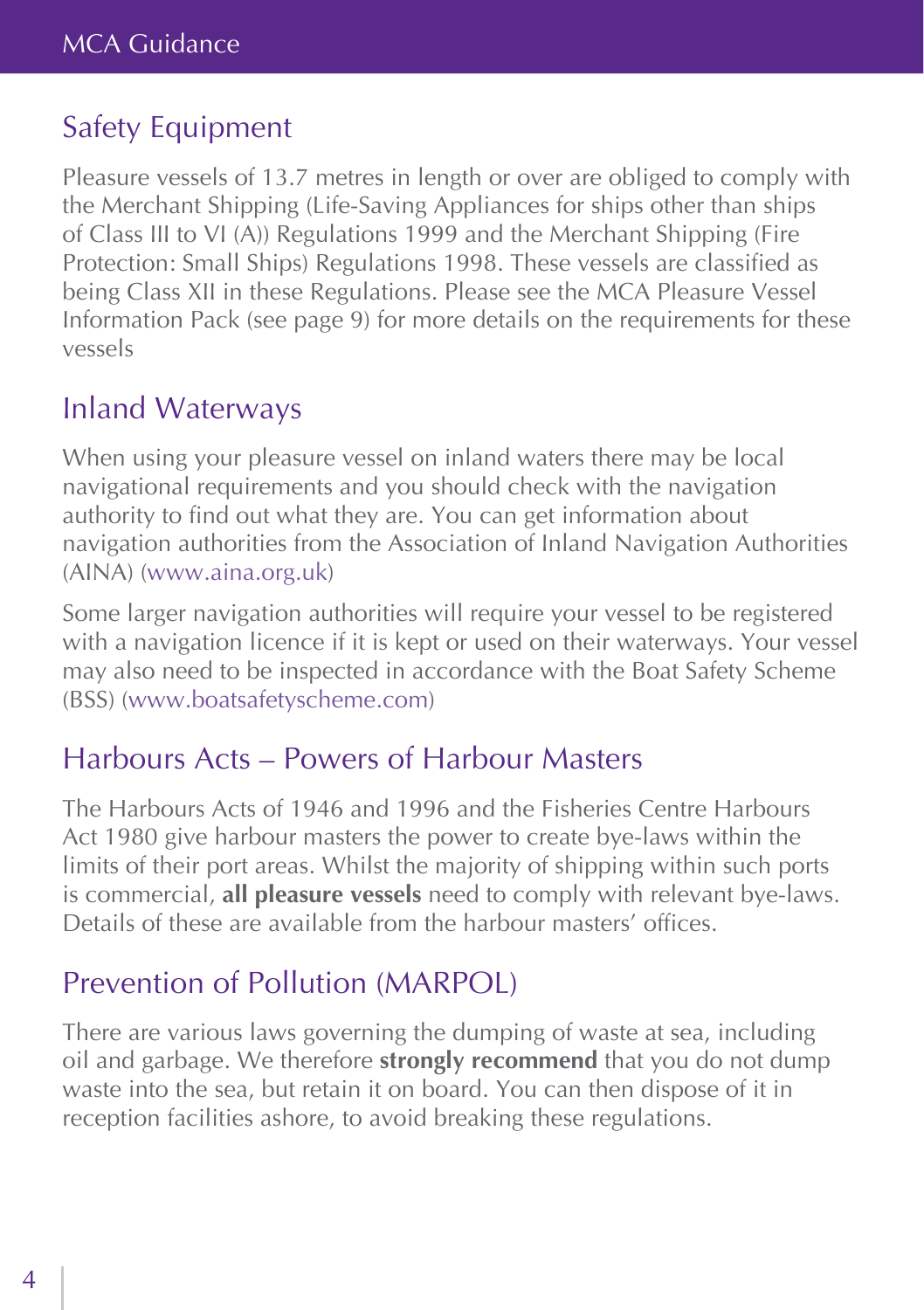#### Pleasure Vessels

5

#### Alcohol

The sea and alcohol do not mix. We recommend that you avoid drinking alcohol whilst afloat. **Don't drink and drown**

### Operation of Pleasure Vessels – Minimum Age

Although not legislation, it is widely recommended that children under 16 should not operate a personal watercraft or **fast power vessel** and that children under 12 should not operate a **vessel with an engine rating of more than 5 hp**.

#### Enforcement

Anyone failing to adhere to the regulations listed in this leaflet can be prosecuted, face imprisonment and/ or a substantial fine.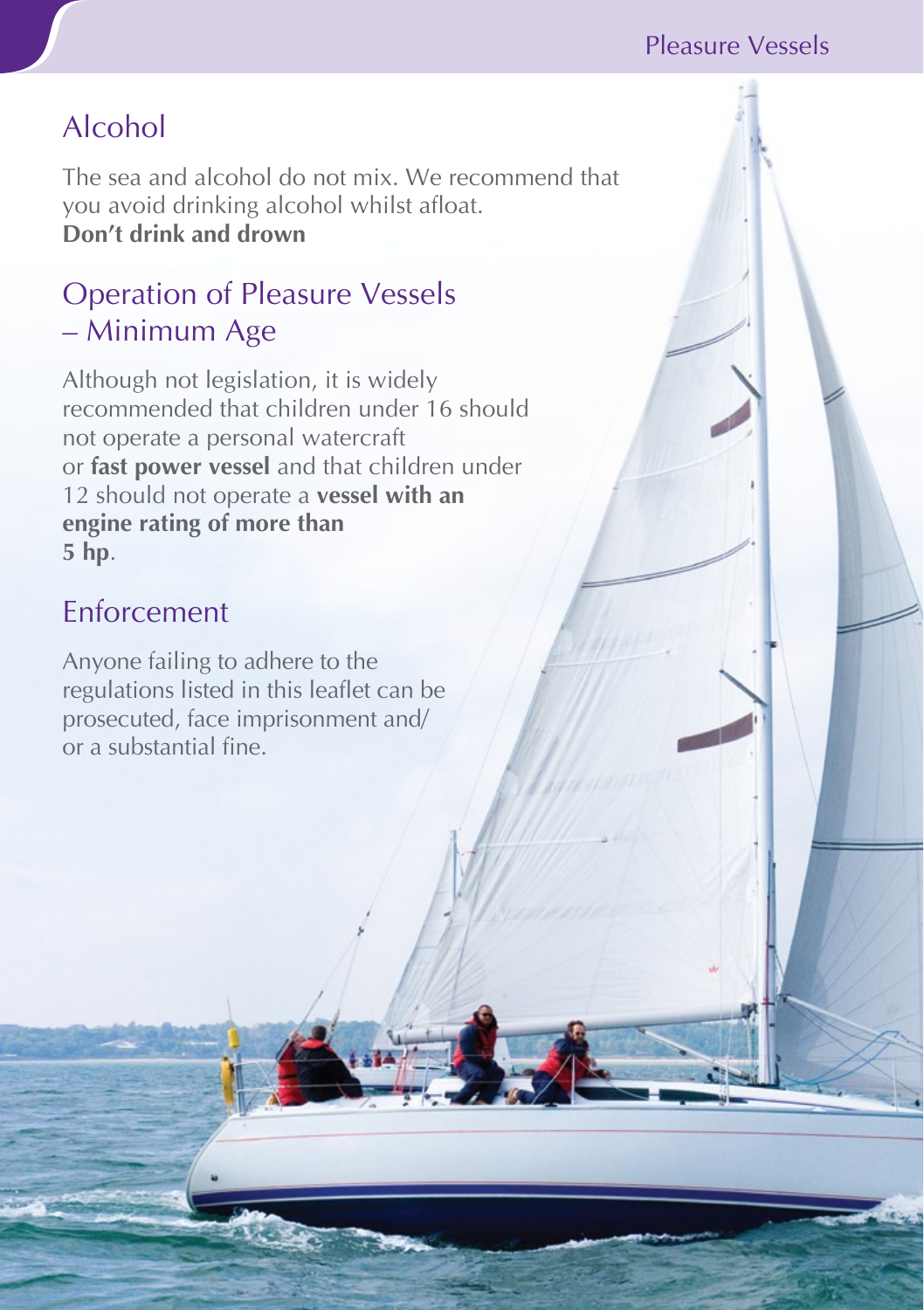### Lifejackets and buoyancy aids

Whilst there are no laws in the UK requiring buoyancy aids or lifejackets to be worn, they have been proven to save lives; so we recommend that you wear one. Make sure that you select and wear the correct type for your particular recreational activity.



#### Buoyancy aids

Buoyancy aids are simple foam filled waistcoats that provide limited buoyancy when immersed in the water. You should wear one when you go **canoeing, kayaking, dinghy sailing, windsurfing, or use a personal watercraft**. A buoyancy aid, however, will not have enough buoyancy to help people who cannot help themselves. You should take this into consideration when selecting a personal floatation device.

### **Lifejackets**

If you're buying a lifejacket make sure that it's fitted with a whistle and light, retro-reflective tape, a lifting strap, crotch-straps and a spray hood. All of these features will help increase survival times and the likelihood of rescue. Emergency inflation toggles should be clearly visible and accessible.

Lifejackets are intended for general coastal and offshore use in a variety of conditions. Some lifejackets are designed to automatically inflate if you fall into the water and a good lifejacket should provide at least 150 newtons of buoyancy. If you fall into the water, you will begin to gasp and your breathing will become more rapid. This could result in you breathing in water. A good lifejacket will keep your airways clear of the water during this time. You should wear a lifejacket when **sailing or motor boating**.

Look for the 'wheelmark' and 'kite mark' as the primary indicators of a quality product ask for a products newton rating, and always purchase from a reputable source.

Lifejackets and buoyancy aids should be inspected before and after use, and serviced regularly. Many lifejacket manufacturers provide information on correct wear, user checks and service intervals. Further advice is readily available from the MCA (www.mcga.gov.uk/c4mca/lifejackets) RYA (www.rya.org.uk/go/lifejacket) and RNLI (www.rnli.org.uk/wearone).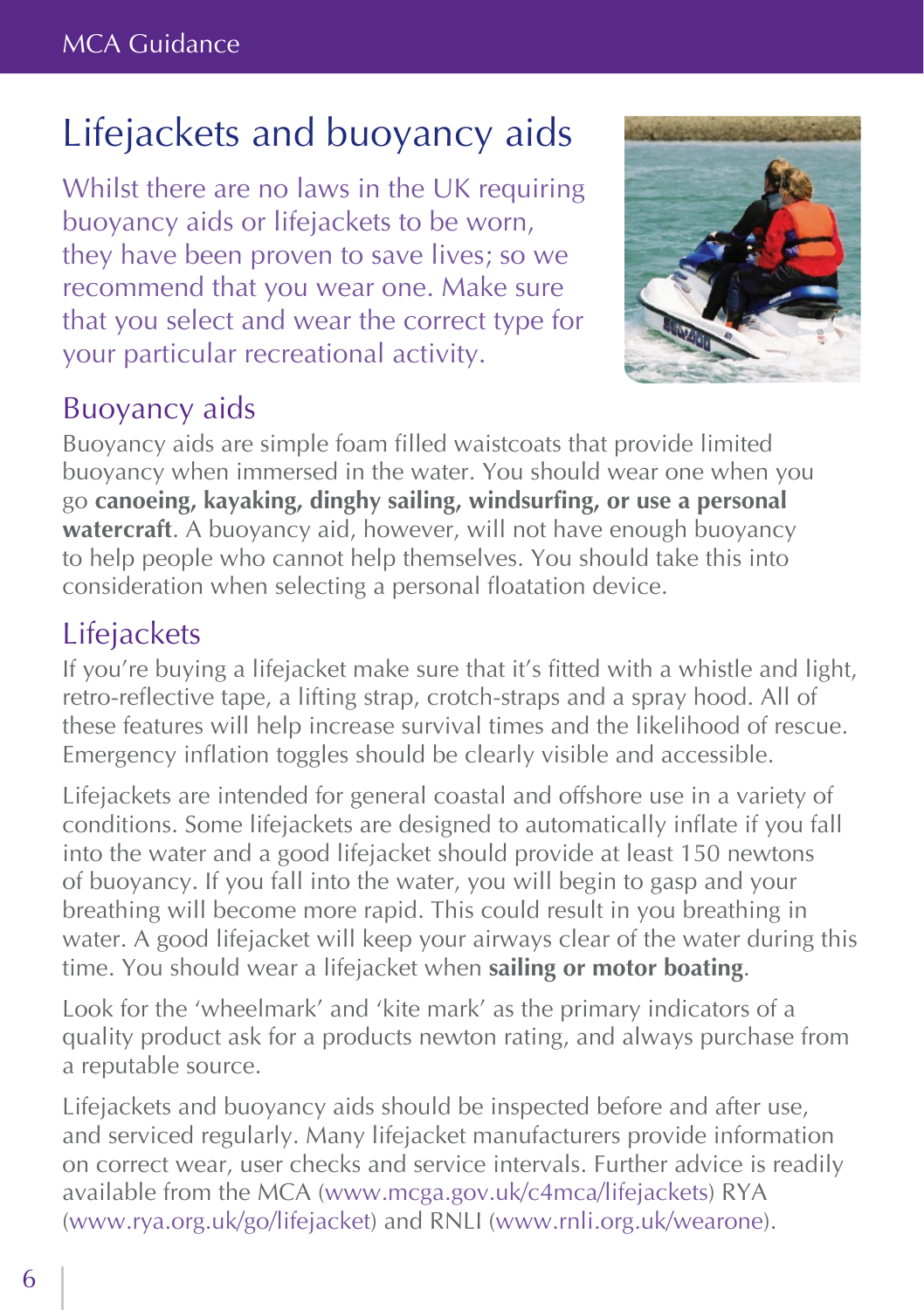**A lifejacket is useless unless worn!**

7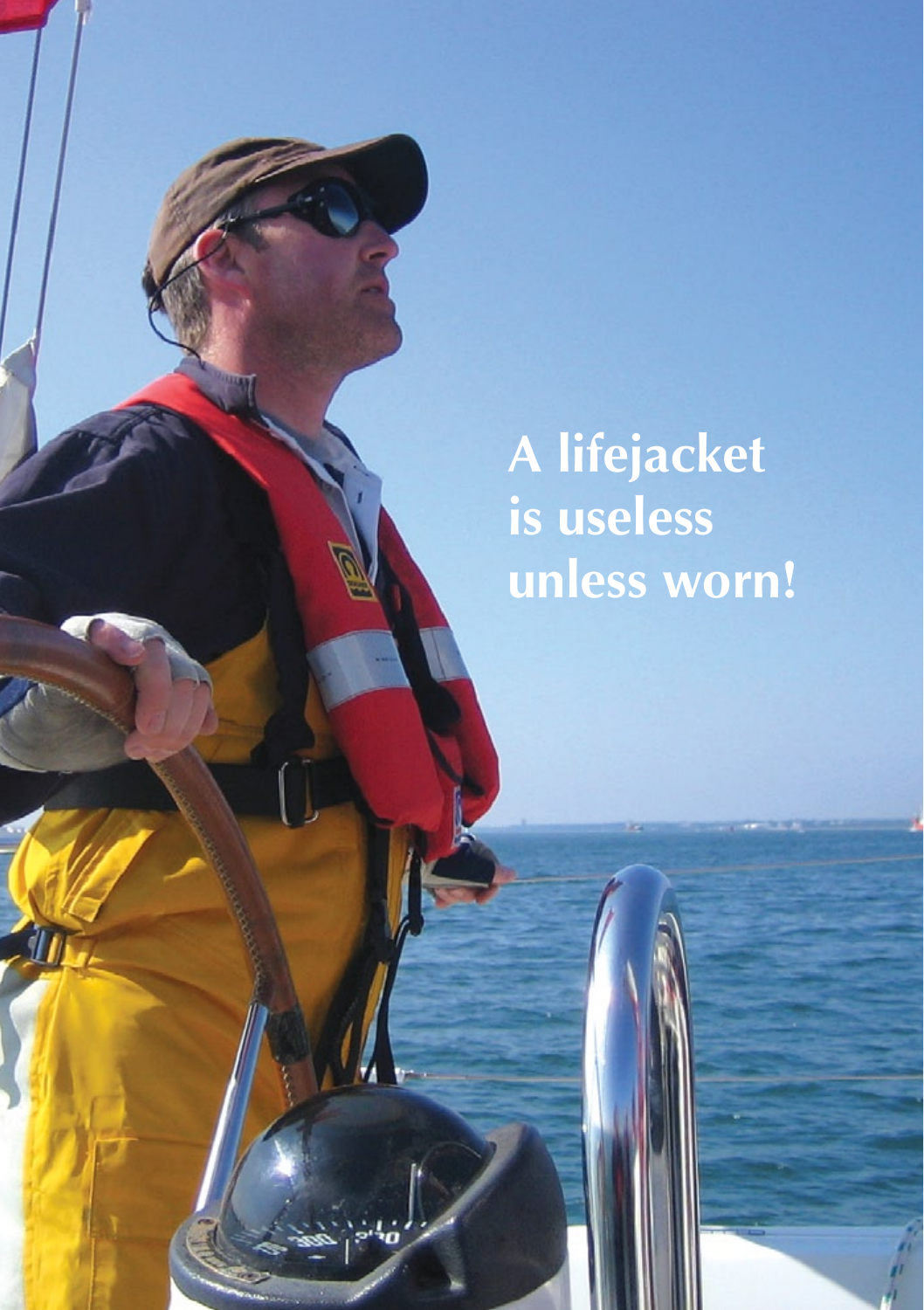## EPIRBS

#### The primary type of Emergency Position Indicating Radio Beacon (EPIRB) is a 406 MHz beacon.

406 MHz beacons transmit a digital signal for reception by satellites, forming a system that covers most of the world. They have a unique identification code transmitted as part of the distress signal that provides information about the boat carrying the beacon, including the owner's emergency contact details.

**Registration of your beacon is mandatory** and can be done at the UK 406 MHz Beacon Registry at Falmouth by e-mailing epirb@mcga.gov.uk or phoning 01326 211569. It is also essential that you notify us if you change ownership. See MSN 1816 under publications on the MCA website for more information or visit www.mcga.gov.uk/epirb.

### CG66 voluntary safety identification scheme

The CG66 voluntary safety identification scheme is a database of vessel details, available to all our Coastguard co-ordination centres throughout the UK. It can be used to help find you quickly should you need search and rescue action at sea. To join the scheme we will need this information about your vessel:

- its size and colour:
- its radio and navigation equipment;
- the lifesaving equipment it carries:
- your usual area of operation and mooring; and
- an onshore contact whilst you are at sea.

You can join on-line by visiting www.mcga.gov.uk/cg66, or get the forms from your local Coastguard station, MCA marine offices, RNLI boathouses or your local marina or sailing club.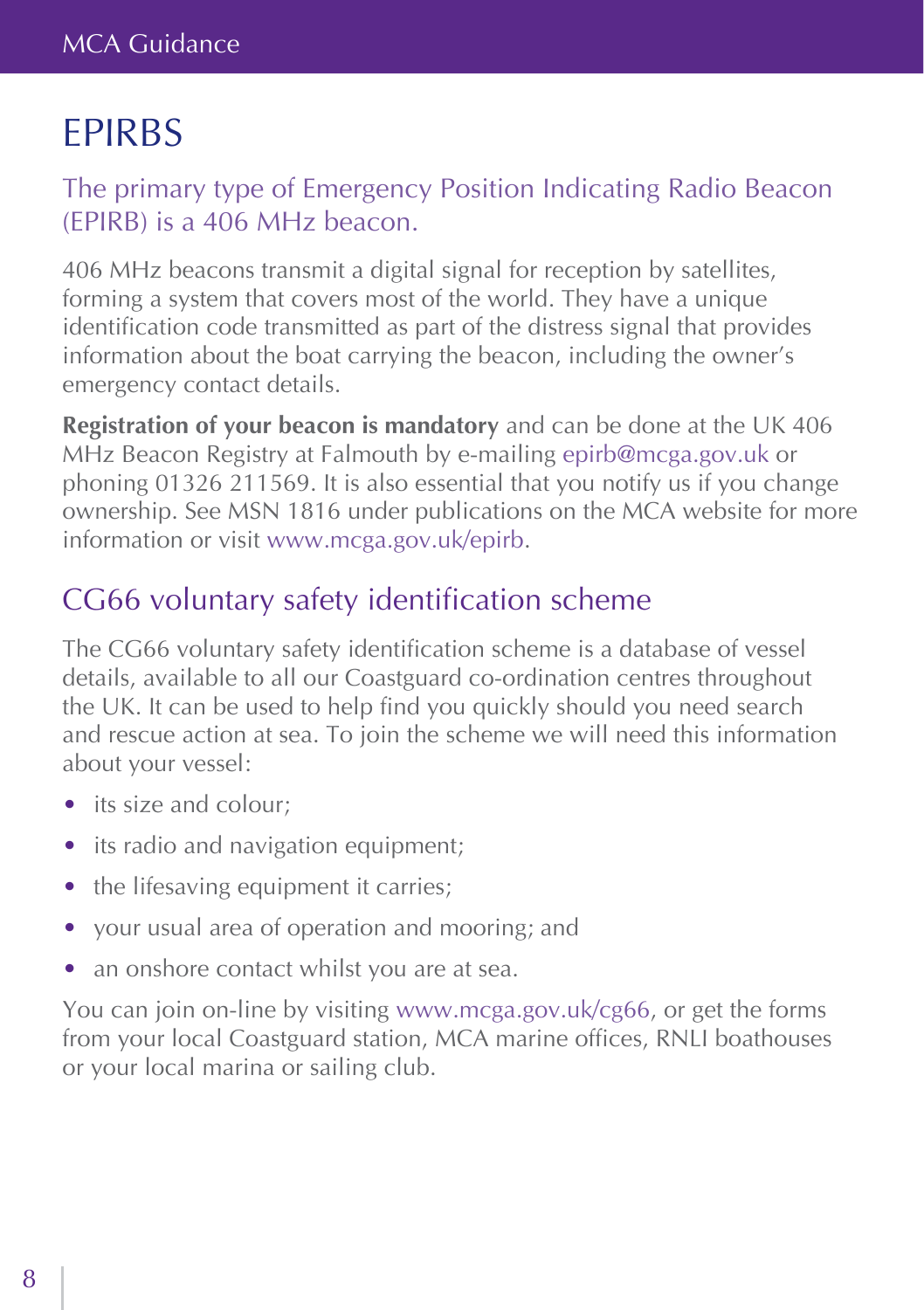## Additional Information

For more information visit the MCA website (www.mcga.gov.uk) and the MCA Pleasure Vessel Information Pack (www.mcga.gov. uk/c4mca/pleasurevessel).

The MCA also produces a number of free leaflets with further detail about regulations for pleasure vessels, safety equipment and navigation.

Maritime Safety Information (MSI) – Leaflet MCA/064

NAVTEX – Leaflet MCA/080

Channel Navigation Information System (CNIS) – Leaflet MCA/013

Automatic Identification System (AIS) – Leaflet MCA/183

Safety of Life at Sea (SOLAS V) – Leaflet MCA/098

Global Maritime Distress and Safety System (GMDSS) – Leaflet MCA/103

Emergency Alerting-leaflet MCA/nav/001

Contact mca@ecgroup.co.uk to request copies. Tel: 0845 603 2431

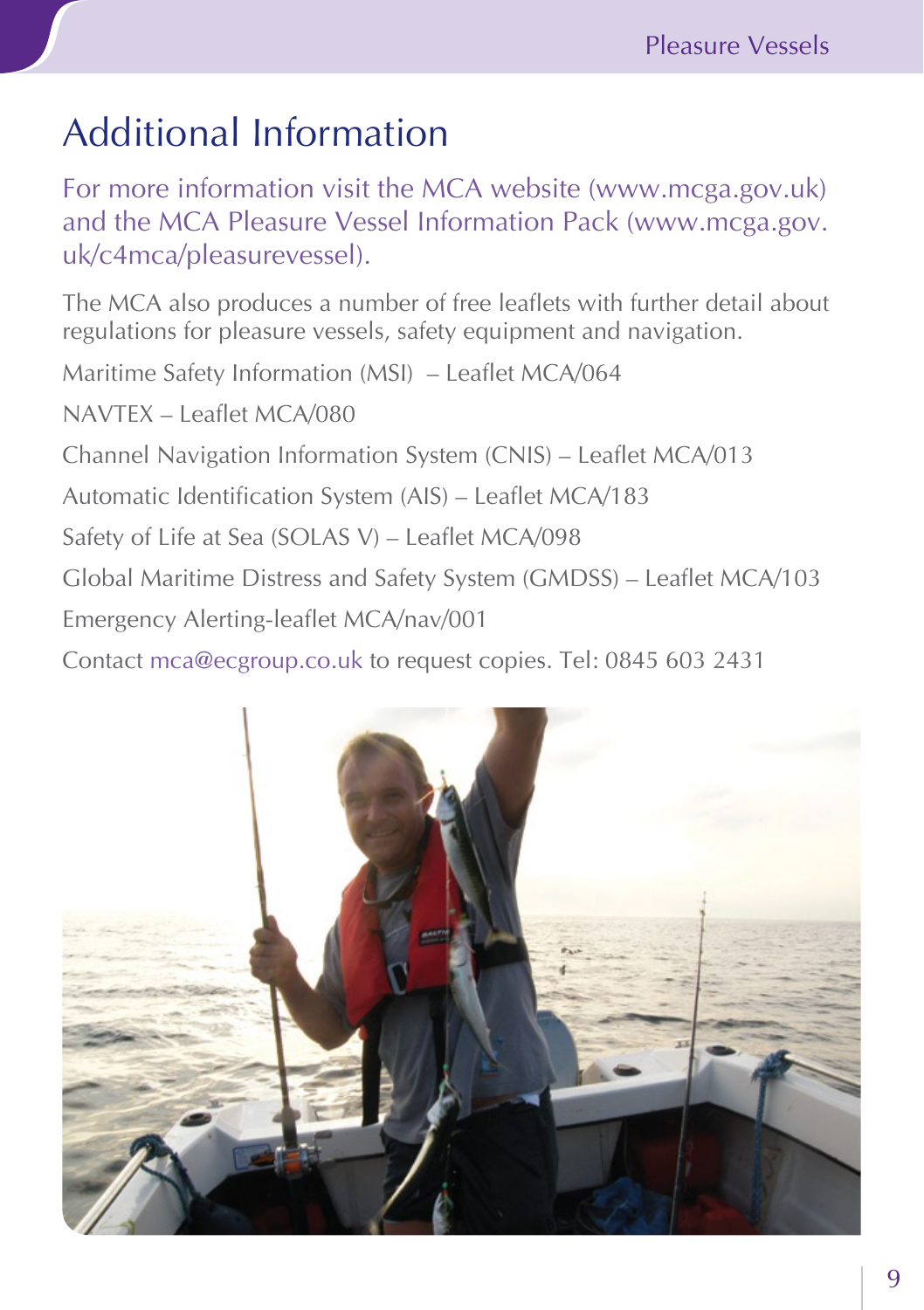### Useful Contacts

**The Maritime and Coastguard Agency** (www.mcga.gov.uk) is the government agency responsible for safer lives, safer ships and cleaner seas.

**The RYA** (www.rya.org.uk) is the national governing body for sailing, motor boating and windsurfing.

**The British Canoe Union** (www.bcu.org.uk) is the national governing body for canoeing and kayaking.

The RYA is the national representative body for using PWC, and the **Personal Watercraft Partnership** (www.pwpuk.org), is a committee made up of industry experts whose aim is to expand and support PWC activities.

**The RNLI** (www.rnli.org.uk) is an independent charity helping to save lives at sea.

**In an emergency dial 999 and ask for the coastguard**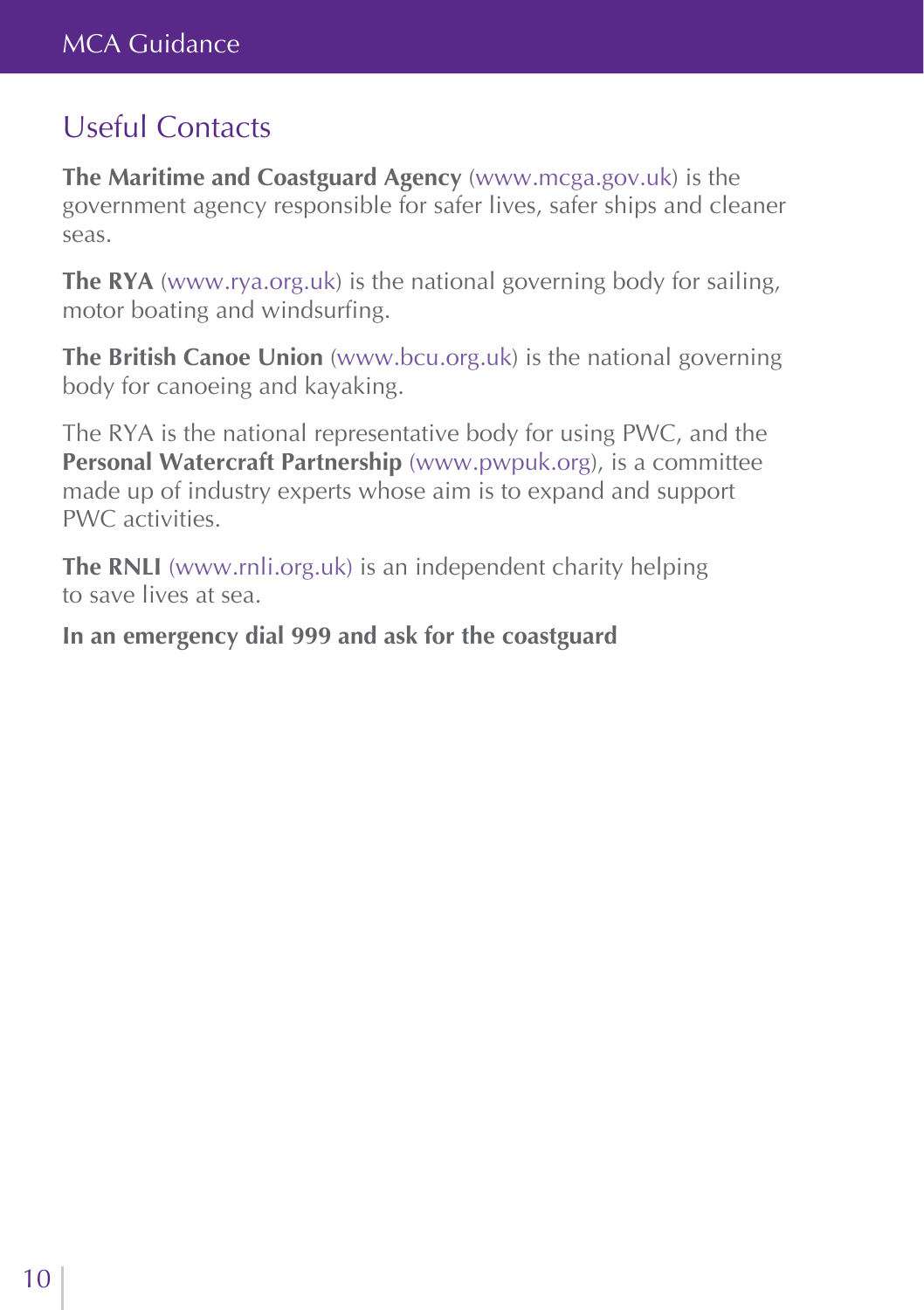